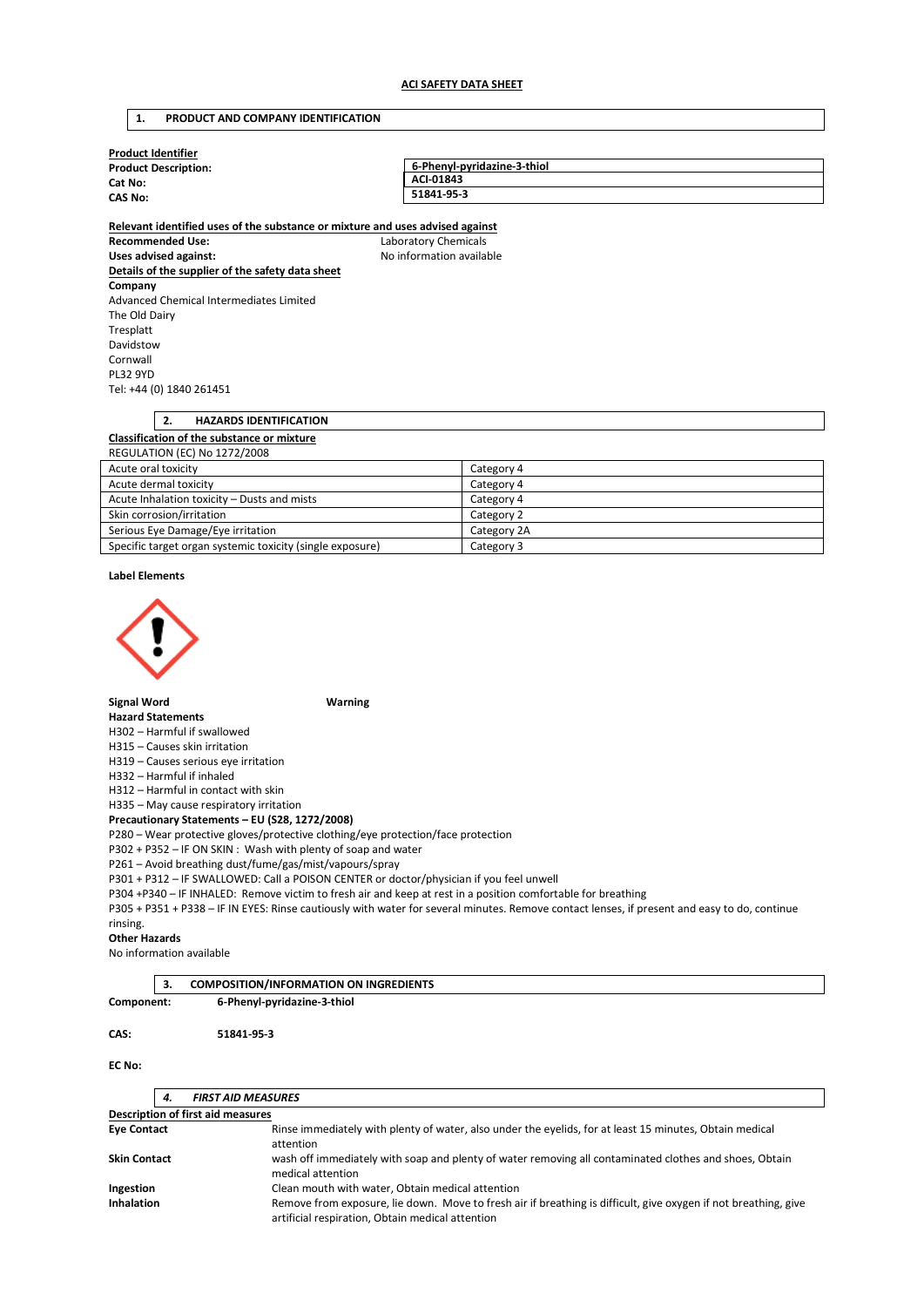### **5. FIRE-FIGHTING MEASURES**

### **Extinguishing media**

#### **Suitable Extinguishing Media**  Water spray Carbon dioxide (CO2) Dry chemical foam **Extinguishing media which must not be used for safety reasons**

No information available

# **Special hazards arising from the substance or mixture**

Thermal decomposition can lead to release of irritating gases and vapours

### **Advice for fire-fighters**

As in any fire, wear self-contained breathing apparatus pressure-demand, MSHA/NIOSH (approved or equivalent) and full protective gear.

### **6. ACCIDENTAL RELEASE MEASURES**

**Personal precautions, protective equipment and emergency procedures** 

### Ensure adequate ventilation

**Environmental precautions** 

# Prevent further leakage or spillage if safe to do so

**Methods and material for containment and cleaning up** 

Sweep up or spillage and collect in suitable container for disposal. Use suitable absorbent if required. Do not let this chemical enter the environment

### **7. HANDLING AND STORAGE**

**Precautions for Safe Handling** 

Avoid contact with skin and eyes. Do not breath dust. Do not breath vapours or spray mist. Do not ingest **Conditions for Safe Storage, including and incompatibilities** 

Keep in a dry, cool and well-ventilated place. Keep container tightly closed.

## **8. EXPOSURE CONTROLS/PERSONAL PROTECTION**

**Control Parameters Exposure limits Exposure limits Not applicable** . **Derived No Effect Level (DNEL)** No information available **Predicted No Effect Concentration** No information available **(PNEC) Exposure Controls Engineering Measures** Ensure adequate ventilation, especially in confined areas. Ensure that eyewash stations and safety showers are close to workstation location. **Personal Protective Equipment**  1. **Eye protection Goggles 2. Hand protection Protective gloves 3. Skin and body protection** Wear appropriate protective gloves and clothing to prevent skin exposure **4. Respiratory protection** Follow the OSHA respirator regulations found in 29 CFR 1910.134 OR European Standard EN 149. Use a NIOSH/MSHA or European Standard EN 149 approved respirator

# **Environmental Exposure Controls No information available**

**Hygiene Measures** Handle in accordance with good industrial hygiene practice

if exposure limits are exceeded or if irritation or other symptoms are experienced.

# **9. PHYSICAL AND CHEMICAL PROPERTIES**

| <b>Physical State</b>      | Solid    |
|----------------------------|----------|
| Appearance                 | Yellow   |
| <b>Boiling Point/Range</b> |          |
| <b>Melting Point/Range</b> |          |
| <b>Flash Point</b>         |          |
| <b>Molecular Formula</b>   | C10H8N2S |
| <b>Molecular Weight</b>    | 188.25   |
|                            |          |

### **10. STABILITY AND REACTIVITY**

**Reactivity Chemical Stability**  Stable under normal conditions **Possibility of Hazardous Reactions**  Hazardous Polymerization Noinformation available Hazardous Reactions **No information available Conditions to Avoid**  Incompatible products. Heat. **Incompatible Materials**  Acids, bases, strong oxidizing agents, strong reducing agents, **Hazardous Decomposition Products**  In combustion emits toxic fumes.